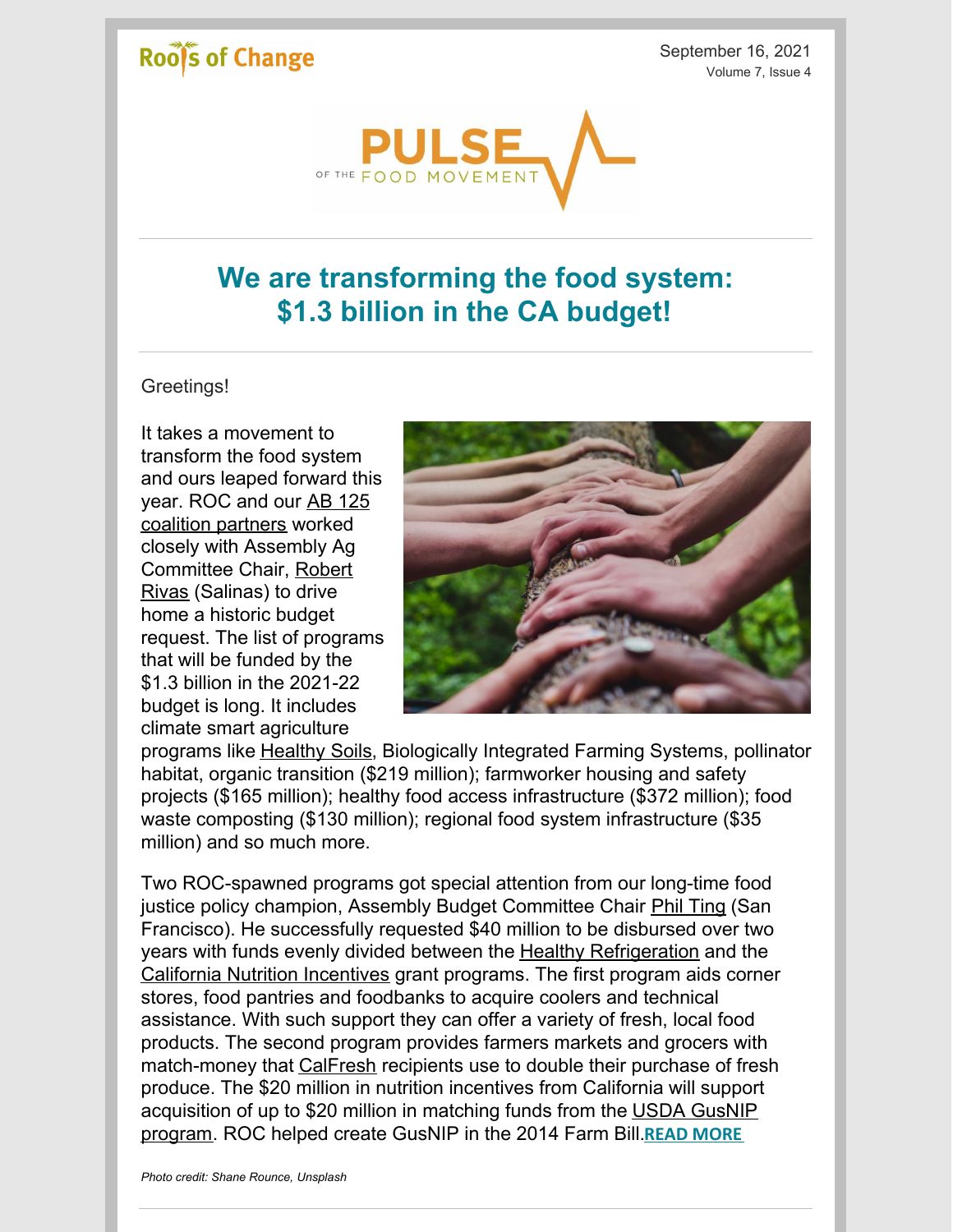### **California Meat Processing Progress: Time for Change!**



In another key accomplishment this year, ROC worked with UC Davis Food [Systems](https://foodsystemslab.ucdavis.edu/) Lab and a coalition of stakeholders, co-led by our ally [CCOF](https://www.ccof.org/), to produce this white [paper](https://www.rootsofchange.org/wp-content/uploads/2021-Sept-FSLMeatProcessing_FINAL-compressed.pdf) related to the challenges and opportunities in the small- and mid-scale supply chain for high quality, healthy meat and poultry. Our report is out and having

impact already! See my **Opinion [Editorial](http://bit.ly/2XplJbT)** in the Sacramento Bee co-authored with chef-ally Patrick Mulvaney [\(Mulvaney's](https://mulvaneysbl.com/) B&L). And here is what UC [Davis](https://www.ucdavis.edu/food/news/californias-local-meat-suppliers-struggle-stay-business?utm_source=datelinehtml&utm_medium=datelinenewsletter&utm_campaign=dateline_20210914) and Public Health [Institute](https://www.phi.org/press/california-needs-policy-reform-innovation-to-enhance-meat-production-capacity/) have said about the white paper. In both the paper and editorial, we make specific recommendations that include regulatory changes, public and private investments. One example is our call for CDFA and legislator support for AB [888](https://leginfo.legislature.ca.gov/faces/billNavClient.xhtml?bill_id=202120220AB888), authored by Marc [Levine](https://a10.asmdc.org/) (San Rafael). Embraced by CDFA, the bill will allow small-scale producers to slaughter more sheep, goats and hogs on their farms. This is less stressful on the animals and less expensive for the farmer. The Legislature passed the bill and sent it to the Governor for signature. **READ [MORE](https://www.rootsofchange.org/blog/california-meat-processing-progress-time-for-change/#recommendations)**

*Photo credit: Walter Bieck Pixabay*

# **Please Donate**

You can help build our momentum! Our team simply cannot do it without contributions. Please donate and see how far we can go with your support. Thank you!

*Image credit: Amber Avalona, Pixabay*



Click here to **DONATE NOW** 

Thank you,

mulail

Michael Reid Dimock